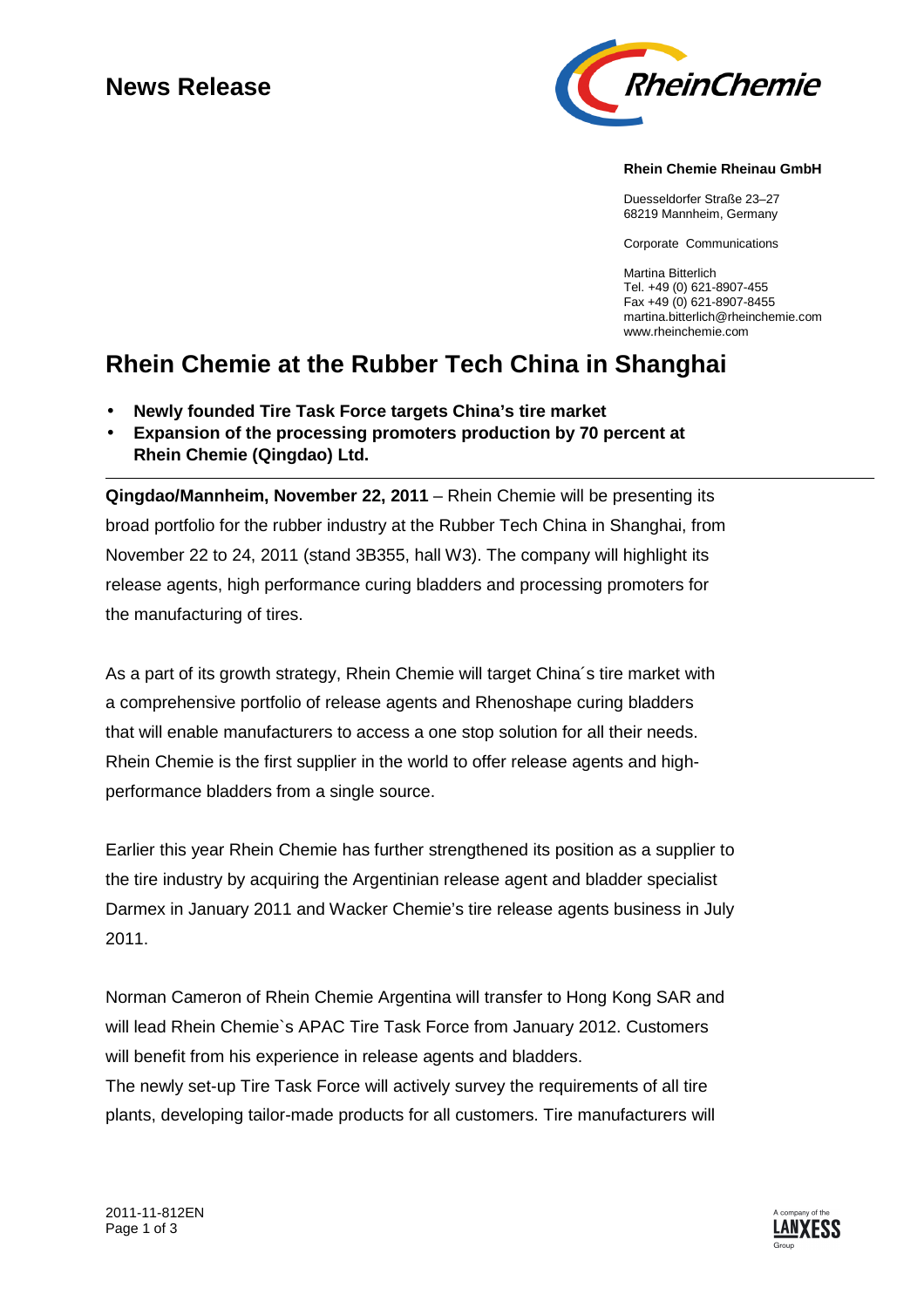benefit from Rhein Chemie's diverse range of innovative and reliable products and services.

Another focus will be on processing promoters. Rhein Chemie's competence center for processing promoter development is in Qingdao through its fully equipped laboratory. Various materials have been developed in this laboratory and have successfully penetrated the market. Rhein Chemie (Qingdao) Ltd. has further expanded its capacity for processing promoters by 70 percent. This will allow Rhein Chemie to serve the important tire market with new materials targeting the "green tires" sector. Furthermore, these customized high performance products are also highly beneficial for rubber product sectors like sporting goods and automotive parts. In its developments, Rhein Chemie is focusing on sustainable development by making use of mainly renewable raw materials.

Rhein Chemie, a wholly-owned subsidiary of the specialty chemicals company LANXESS, supplies the rubber industry with a broad range of predispersed polymer-bound chemicals, processing promoters, vulcanization and filler activators, anti-sun check waxes, release agents, tire marking inks and high-performance bladders.

### **About Rhein Chemie:**

Rhein Chemie develops, produces and sells additives, specialty chemicals and service products for the rubber, lubricant and plastics industries. In fiscal 2010 Rhein Chemie achieved sales of EUR 283 million and has approximately 1,000 employees worldwide. The company is headquartered in Mannheim, Germany and has production facilities in Europe, Asia and North and South America. Rhein Chemie is a wholly owned subsidiary of the specialty chemicals group LANXESS, Leverkusen, Germany.

Qingdao/Mannheim, November 22, 2011

bit (2011-11-812EN)

#### **Forward-Looking Statements**

This news release contains forward-looking statements based on current assumptions and forecasts made by the management of Rhein Chemie Rheinau GmbH. Various known and unknown risks, uncertainties and other factors could lead to material differences between the actual future results, financial situation, development or performance of our sole stockholder LANXESS Deutschland GmbH and the estimates given here. These factors

2011-11-812EN Page 2 of 3